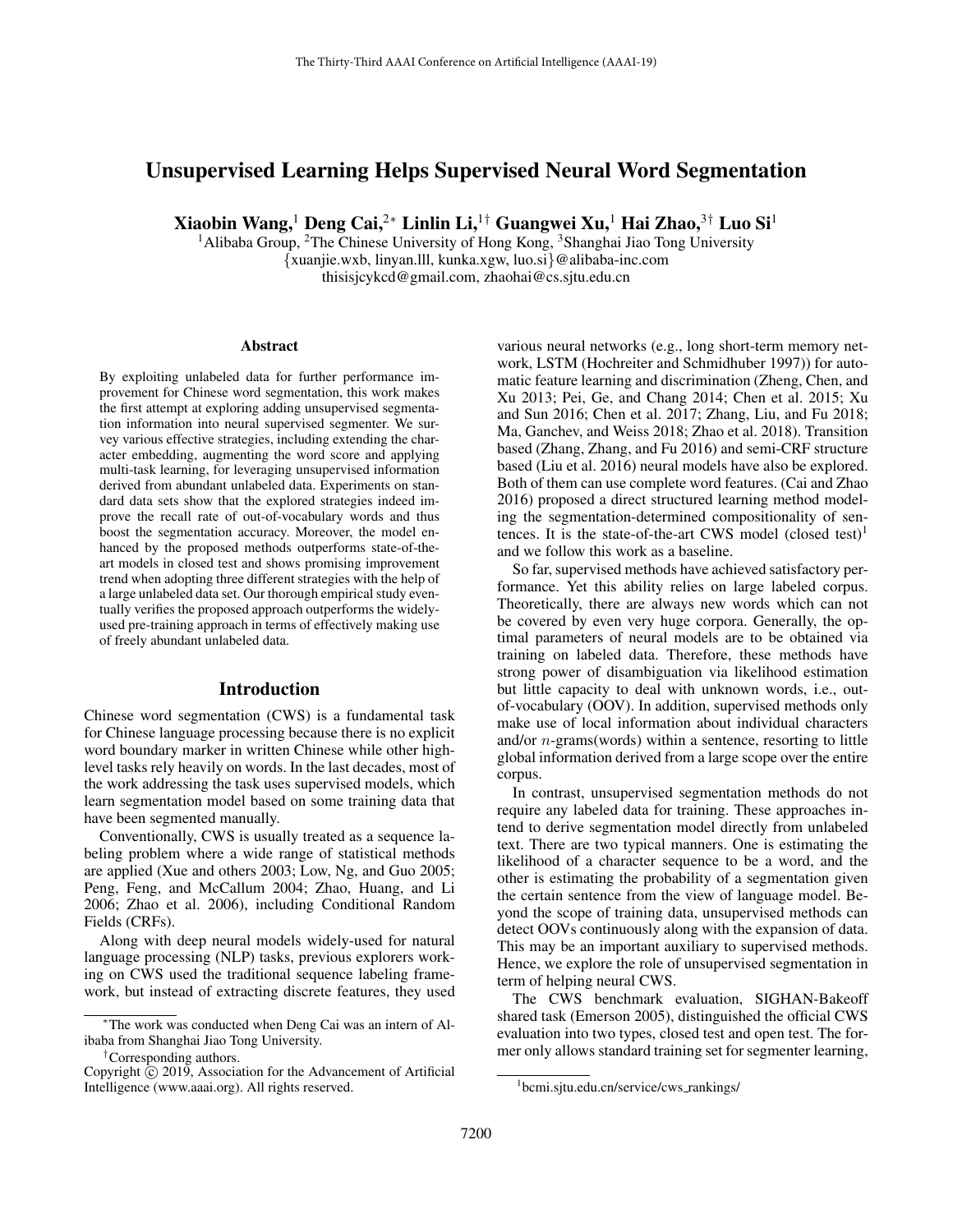|          | Unsupervised CWS                           | Pretraining                |
|----------|--------------------------------------------|----------------------------|
| $non-NN$ | Zhao $&$ Kit $(2008)$<br>Zhao & Kit (2011) |                            |
| NN       | this work                                  | Yang (2017)<br>Zhou (2017) |

Table 1: Research role position of our work. NN denotes neural network based model.

while the latter has no such a restriction and any external linguistic resources in addition to the training set can be used as well. In general, the closed test setting is suitable for evaluating the strength of the model its own, and the open test setting focuses on exploring better ways of exploiting extra resources. Following the strict definition of SIGHAN-Bakeoff, using unlabeled data should belong to the open test type. However, we argue that even within the type, using unlabeled resource such as abundant plain text and labeled (annotated) resources such as segmentation corpus or carefully selected lexicon should be also distinguished, as labeled and unlabeled data may have quite different availability and they come at different expenses. Using unlabeled data surely shows more flexibility and more adaptation when considering that unlabeled data may be freely obtained without any limitation. For neural CWS models, exploiting unlabeled data can be naturally implemented through pretrained character or word embedding (Yang, Zhang, and Dong 2017; Zhou et al. 2017). However, the pretrained embedding may still has its limitation, and many more other ways of exploiting unlabeled data are worth exploring. This work thoroughly studies ways of utilizing unsupervised segmentation over the unlabeled data to improve neural CWS models.

To our best knowledge, there has not yet been any comprehensive evaluation on strengthening neural segmentation models with unlabeled data by means of unsupervised segmentation methods. This study proposes to incorporate unsupervised segmentation information into neural models at different levels, whose research role position is illustrated in Table 1. Our experimental results show that unsupervised segmentation indeed boosts the recall rate of out-ofvocabulary by up to 4.7%. The overall segmentation performance gains an improvement of 0.6% in  $F_1$ -score. We also show that the performance improves along with the growth of unlabeled data size.

The rest of this paper is organized as follows: Firstly, we briefly review some related works; Secondly, we introduce the framework of injecting unsupervised segmentation into neural word segmentation models; Thirdly, we evaluate the proposed methods on both closed and open setting; Finally, we draw some conclusions.

## Related Work

Our proposed model involves both unsupervised segmentation models and neural segmentation models. This section gives a brief introduction to these models.

Recently, neural models sprang up and have been widely studied in CWS task. Many of them take CWS problem as

a tagging task, which scores tags on individual characters. Several neural architectures (Zheng, Chen, and Xu 2013; Pei, Ge, and Chang 2014; Chen et al. 2015; Ma and Hinrichs 2015; Xu and Sun 2016) have been explored. (Zheng, Chen, and Xu 2013) firstly adopted Convolution Neural Network based model to CWS problem and obtained comparable performance against basic CRF models. (Pei, Ge, and Chang 2014) proposed the Max-Margin Tensor Neural Network and introduced the tag embedding as input to capture the combinations of context and tag history. (Chen et al. 2015) utilized LSTM to keep the longer history information in memory cell and avoid the limitation of window-based approaches.

Besides, some alternatives to sequence labeling model exist. Beyond character information, they leverage word level information by means of transition-based model (Zhang, Zhang, and Fu 2016) and semi-CRF based model (Liu et al. 2016). (Cai and Zhao 2016; Cai et al. 2017) proposed to score candidate segmented outputs directly by modeling the segmentation process.

Unsupervised word segmentation methods learn segmentation models from unsegmented text data. Heretofore, these methods in literature can be roughly classified into two categories, goodness measure based methods and statistical language model based methods (Chen, Chang, and Pei 2014). The former assigns each character n-gram a score, namely, goodness measure, which indicates the likelihood to be a word. Goodness measures including description length gain (DLG) (Kit and Wilks 1999) accessor variety (AV) (Feng et al. 2004), boundary entropy (BE) (Jin and Tanaka-Ishii 2006) are popular in previous works. Then, decoding approaches like Viterbi algorithm are applied to find the best segmentation by maximizing the sum of word scores. The latter (language model based method) scores one segmentation from the view of language model. Given a sequence of characters, these methods obtain the best segmentation decision by choosing the candidate of highest posterior probability which is based on statistic language models, typically, Hierarchical Dirichlet Process (HDP) (Goldwater, Griffiths, and Johnson 2009) and Nested Pit-Yor Language Model (NPYLM) (Mochihashi, Yamada, and Ueda 2009).

To improve conventional CWS model with unsupervised segmentation, (Zhao and Kit 2011) carefully designed some features to inject goodness scores into CRF model. (Sun and Xu 2011) went a step further, other than using statistic, they also introduced natural boundary information like punctuation. (Fujii, Domoto, and Mochihashi 2017) proposed a semi-supervised model which combines NPYLM and CRF. Nevertheless, how to utilize unsupervised approaches to enhancing neural word segmentation has not been studied yet, as far as we know.

Pretraining methods are related works from the view of accessing external resources in an open test setting. It is an effective way to inherit information from extra data. (Yang, Zhang, and Dong 2017) utilized various kinds of data including unlabeled data, auto-segmented data and POS data. (Zhou et al. 2017) proposed a novel word context character embedding to benefit from automatically labeled data. However, our method only uses unlabeled data, which can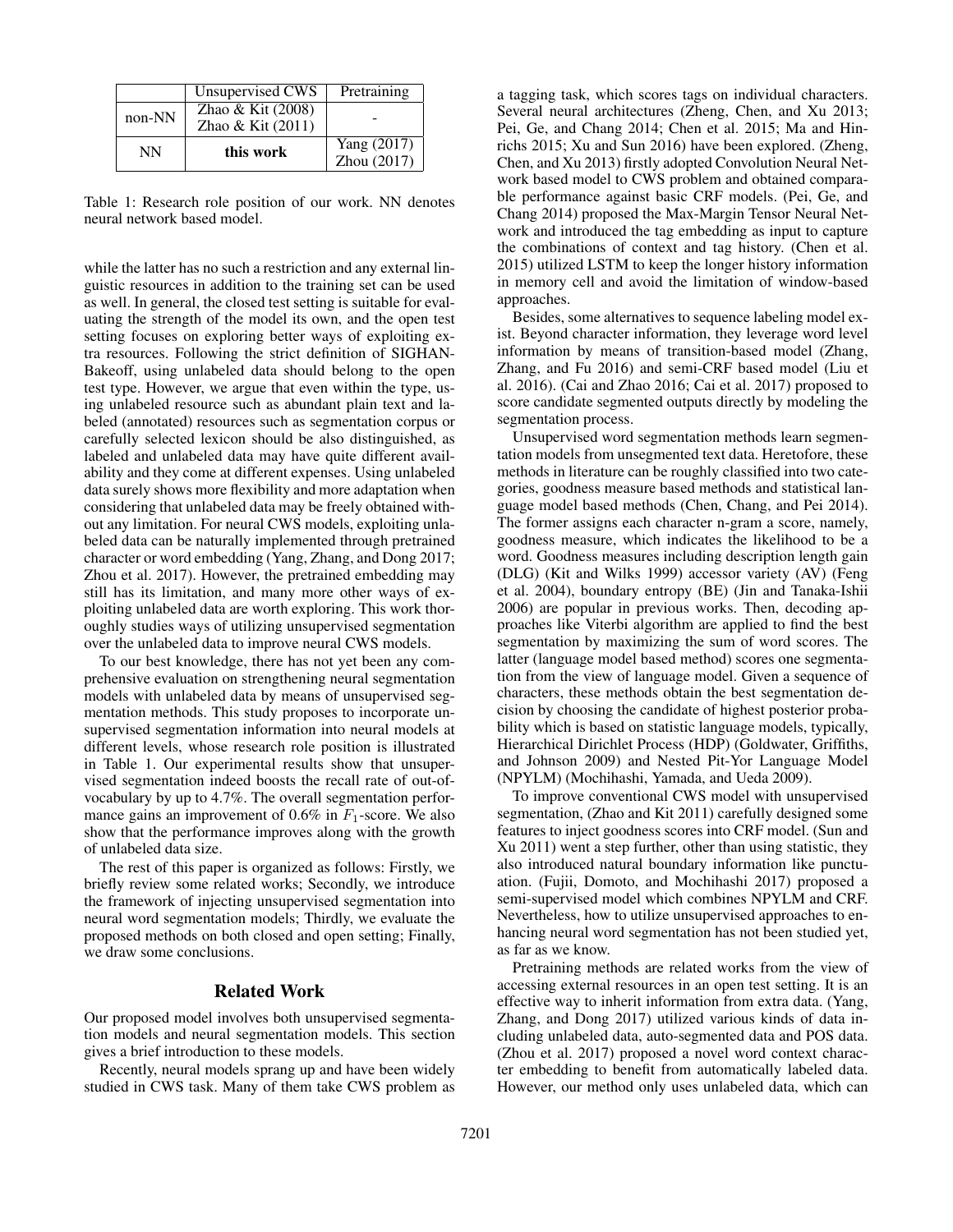be obtained more easily than resources like POS data. Besides, extra labeled data is not necessarily needed to train the segmenter for generating auto-segmented data. In other words, our method is also suitable for closed test setting.

## Methodology

This work proposes a framework to inject unsupervised segmentation information into neural models for CWS. The framework consists of two parts, unsupervised segmentation results (intermediate or final) as auxiliary information and neural segmentation model as a backbone model. Before presenting the methods, we introduce the unsupervised segmentation methods we used and the basic neural word segmentation model first.

#### Unsupervised Word Segmentation

We make use of both kinds of unsupervised methods mentioned in related work, namely, goodness measure based methods and statistical language model based methods.

Goodness measure based methods assign each character n-gram a goodness measure indicating the likelihood to be a word. A viterbi algorithm is applied to find the best segmentation by maximizing the sum of goodness measure. The proposed method only includes the goodness measure rather than the final segmentation (See the next two sections). Among the three goodness measure, we choose accessor variety (AV) since previous work concluded its effectiveness in improving word segmentation. This approach also gained the best results on our development set. Accessor variety counts the distinct neighbours of a character sequence. Intuitively, characters in a word co-occur frequently but their neighbours vary. A character sequence with larger AV is more likely to be a word. Similar to (Zhao and Kit 2011), we apply  $log(·)$  to smooth the difference in AV and do discretization to act as normalization.

$$
discrete \, \mathcal{A}V(s) = |\log(AV(s))|
$$

Goodness measure is independent to specific context, so it can hardly deal with ambiguity which is easier for language model based models as they consider the whole sentence. In this work, we make use of the Nested Pit-Yor Language Model (NPYLM) (Mochihashi, Yamada, and Ueda 2009), which is a hierarchical Bayesian language model trained with Markov Chain Monte Carlo and decodes with sentence-wise Gibbs sampling. The word "hierarchical" means that the model consists of two language models: One is a character-level model for estimating the probability that a character sequence becomes a word; The other is a word-level language model for estimating the probability that a word appears after a sequence of words. It showed the state-of-the-art performance of single model unsupervised segmentation.

## Neural Word Segmentation

As for Neural Word Segmentation model, we take (Cai et al. 2017) as a baseline model, since it so far gives the best closed test results on the standard benchmark dataset. This adopted model takes the segmentation process as two stages of encoder from character, word to sentence. Figure 1 illustrates the model (except for the gray parts.).

Word Encoder For a possible segmentation  $w_1, w_2, \ldots, w_m$  given an input character sequence  $c_1, c_2, \ldots, c_n$ , where  $w_i = c_{i_b}, \ldots, c_{i_e}$  (i<sub>b</sub> and  $i_e$  index the starting point and end point of word  $w_i$  respectively), the word encoder first coverts the word sequence into a sequence of character-aware embedding, and then uses a neural network  $\mathbf{w}_i = f(c_{i_b}, \cdots, c_{i_e})^{\top 2}$  to compute the vector representation of corresponding words. Based on the vector, word score is calculated to model the likelihood that  $w_i$  is a soundness word. The calculation is formed as (1), where  $u$  is a trainable parameter.

$$
s^w(\boldsymbol{w}_i) = \boldsymbol{w}_i \cdot \boldsymbol{u} \tag{1}
$$

Sentence Scorer To score a candidate segmentation at sentential level, the model uses linking score to model the fluency of word sequence. The generated word vector sequence is then fed into a recurrent neural network (RNN) as in its order. At each time step  $i$ , a prediction  $\boldsymbol{p}_i$  for next word is produced base on the current hidden state of the RNN  $h_i$ . Linking score is the dot product between the word representation and corresponding prediction. The score of a sentence is the sum of all word scores and linking scores. Formally, the score function  $s(\cdot)$  is defined as the following:

$$
\boldsymbol{h}_i = \text{LSTM}(\boldsymbol{h}_{i-1}, \boldsymbol{w}_i) \tag{2}
$$

$$
\boldsymbol{p}_i = \tanh(\boldsymbol{W}_h \boldsymbol{h}_i + \boldsymbol{b}_h)
$$
(3)

$$
s_i^l = \boldsymbol{p}_{i-1}^{\mathrm{T}} \boldsymbol{w}_i \tag{4}
$$

$$
s(\boldsymbol{w}_1,\cdots,\boldsymbol{w}_m)=\sum_{i=1}^m(s_i^l+s^w(\boldsymbol{w}_i))\qquad(5)
$$

The decoding algorithm<sup>2</sup> is implemented as beam searching for the highest-scored segmentation as output.

## Utilizing Unsupervised Segmentation in Supervised **Segmentation**

We investigate three strategies to make the baseline model benefit from unsupervised segmentation results. First, encode an unsupervised segmentation result by label embedding to extend the character embedding. Second, enhance the word score with the goodness measure. Third, expand the training data with unsupervised segmented data and train the model in the manner of multi-task learning.

Add Label Embedding As mentioned in Section Word Encoder, characters of input sentence are usually represented as distributional embedding and thus can be fed into neural models. Given no extra input is available, the character embedding is the major information which the model depends on to make segmentation decision. Hence, it is considerable to enrich the character embedding to make it carry more prior knowledge into the model.

<sup>&</sup>lt;sup>2</sup>We refer the interesting readers to see more details in (Cai et) al.  $2017$ ).  $w$  denotes word/word embedding indiscriminately. So is the symbol c.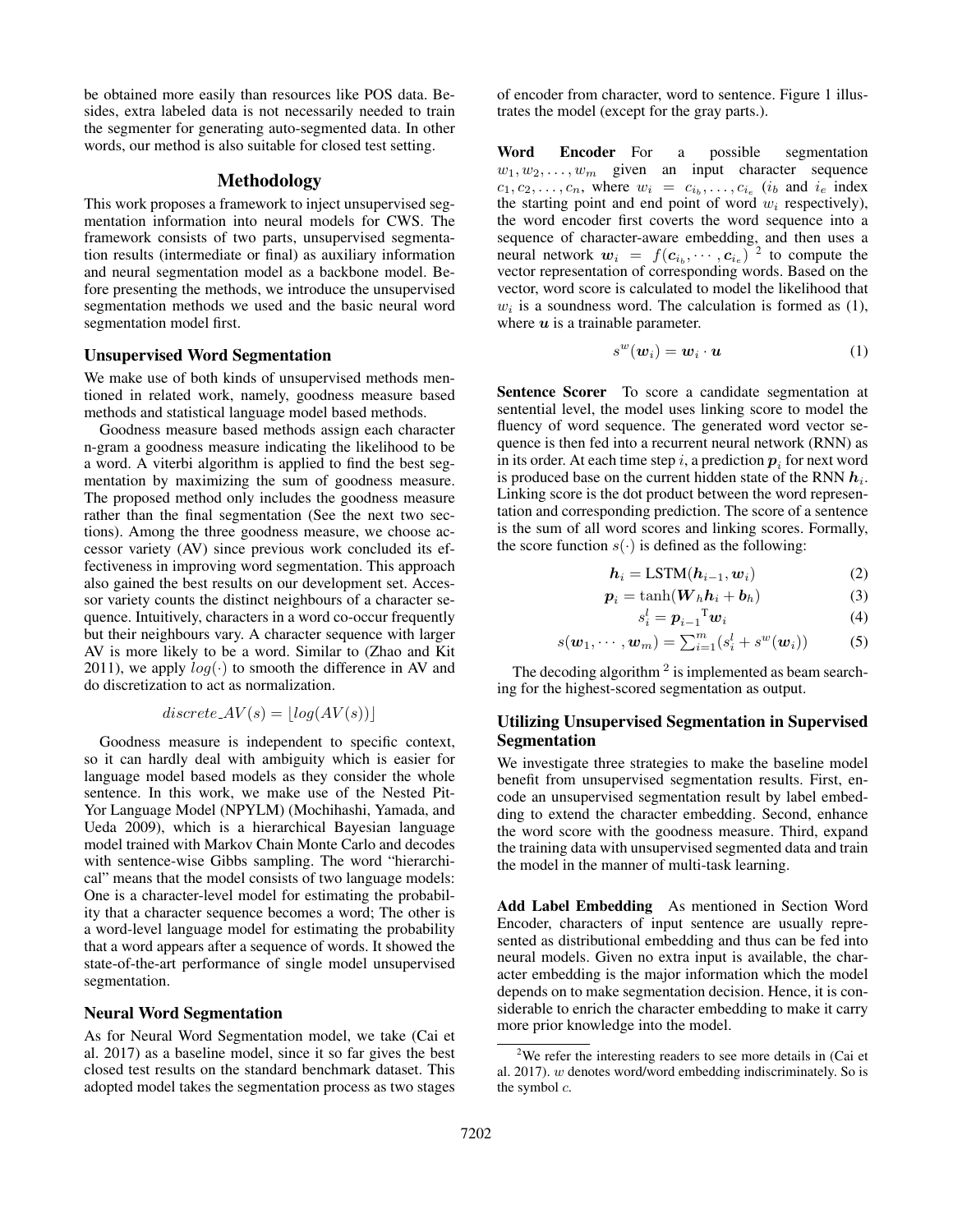

Figure 1: The baseline model augmented with the proposed methods, where  $c_{i,j}$  denotes character embedding and  $w_i$  denotes word vector.  $s^w$  and  $s^l$  denote word score and linking score respectively. The gray parts are the unsupervised information. Dash lines mean shared parts in multi-task learning.

Our framework extends the character embedding with label embedding to blend in unsupervised information, as demonstrated using gray lattices in Figure 1. Input sentences are segmented in advance by an unsupervised segmentation model which is learned from the same dataset but with segmentation boundaries removed. Then, the segmented results are interpreted into label sequences. Each character in the input sentence corresponds to one of the labels in {B, I, E, S}, where B, I, E indicate the beginning, the middle, and the end of a word respectively, and S indicates a single character word. We introduce another embedding layer for these labels. Therefore, the model takes the concatenation of character embedding and label embedding as input. The new word encoder is formalized as:

$$
\boldsymbol{w}_i = f(\boldsymbol{c}_{i_b} \oplus \boldsymbol{l}_{i_b}, \cdots, \boldsymbol{c}_{i_e} \oplus \boldsymbol{l}_{i_e})
$$

where symbol  $\oplus$  denotes vector concatenation and  $l$  denotes embedding of labels. Intuitively, the embedding of labels serves as the prior knowledge of word boundaries for the neural model.

Augment Word Score The baseline model introduces the word score (white circles in Figure 1) to estimate the likelihood that a sequence of characters is a soundness word. Similarly, the aforementioned goodness measure (gray circles in Figure 1) plays the same role to evaluate a word from a corpus-level point of view. It makes sense to enhance the word score by goodness measure in order to consider both local and global information. Instead of linear combination with fixed weight, we use the following formulas to merge these two values, where, w is the word vector;  $\alpha$  is a weight value calculated as the dot product of  $w$  and a trainable vector v. Such an adaptive weight  $\alpha$  enlarges the model capacity and avoids under-fitting.

$$
s^{w'}(\boldsymbol{w}) = s^w(\boldsymbol{w}) + \alpha \cdot goodness(w) \\ \alpha = \boldsymbol{v} \cdot \boldsymbol{w}
$$

Apply Multi-task Learning For an overall-level knowledge distillation from unsupervised segmentation, we also use a multi-task learning strategy (Luong et al. 2015), i.e., to train our neural model by both human-annotated gold data and the natural segmented results by the unsupervised approach. The two tasks are learned simultaneously with shared bottom layers, where the knowledge transfer occurs. Specifically, as illustrated in Figure 1 by dash lines, the word encoder and the LSTM for scoring words are shared across tasks, while others are trained to fit on different datasets. Formally, formula (2), (5) are not changed, while formula  $(1), (3), (4)$  are modified to:

$$
s^w(\boldsymbol{w}_i) = \boldsymbol{w}_i \cdot \boldsymbol{u}^m
$$

$$
\boldsymbol{p}_i^m = \tanh(\boldsymbol{W}_{(h)}^m \boldsymbol{h}_i + \boldsymbol{b}_h^m)
$$

$$
s_i^{l,m} = \boldsymbol{p}_{i-1}^m \mathbf{I} \boldsymbol{w}_i, m \in \{0, 1\}
$$

where variables marked with  $m$  are isolated between two tasks and m indicates the task id.<sup>3</sup> Algorithm 1 gives the detailed learning process.

Strategy Collaboration Aiming at taking advantage of different unsupervised methods and explored strategies, we use them in combination. Each unsupervised method has its own strength. Goodness measure is strong at generating high quality candidate word list, but is subject to ambiguity, which is a main factor for errors occurring in segmentation (Huang and Zhao 2007). In contrast, language model based approaches can generate more accurate segmentation although the maximum word length is limited. Therefore, we make use of the language model NPYLM for adding label embeddings and for multi-task learning, and goodness measure for augmenting word score. Moreover, we combine label embedding and word score (or multi-task learning and word score) to make use of different unsupervised approaches.

<sup>&</sup>lt;sup>3</sup>We also tried Generative Adversarial Network, but the experiments did not show positive results.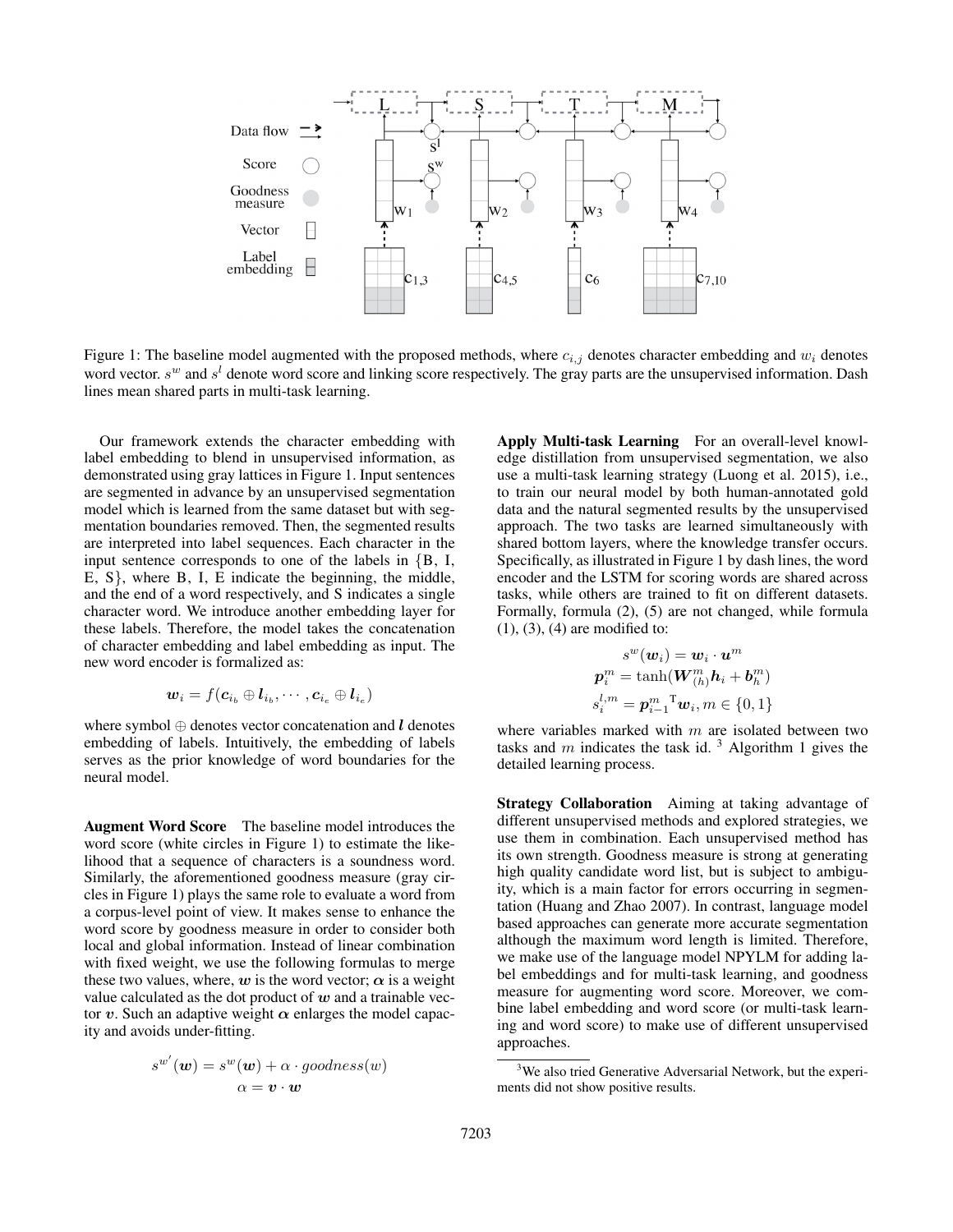Algorithm 1 multi-task learning with unlabeled data

| <b>Input:</b> labeled data $(x_i, y_i)$ , $i \in (1, m)$ , marked as task 1 |
|-----------------------------------------------------------------------------|
| unlabeled data $(x_i)$ $i \in (m+1, n)$ , marked as task 2                  |
| <b>Output:</b> word encoder $f$                                             |
| word score parameter $u^1$ , $u^2$                                          |
| LSTM parameters $\phi$                                                      |
| linking score parameters $W_h^1$ , $b_h^1$ , $W_h^2$ , $b_h^2$              |
| for $e$ from 0 to epochs do                                                 |
| for i in batch $(e)$ do                                                     |
| <b>if</b> task( $x[i]$ ) is 1 <b>then</b>                                   |
| $y'_i = \text{Decode}(x[i], f, u^1, W_h^1, b_h^1, \phi)$                    |
| $loss += Compute_loss(y_i, y'_i)$                                           |
| else                                                                        |
| $\dot{y}_i$ = Unsupervised_segment(x i )                                    |
| $y'_i = \text{Decode}(x[i], f, u^2, W_h^2, b_h^2, \phi)$                    |
| $loss += Compute_loss(ij_i, y'_i)$                                          |
| end if                                                                      |
| end for                                                                     |
| Update_parameters(loss)                                                     |
| end for                                                                     |
| <b>return</b> $f, u^1, u^2, W_h^1, b_h^1, W_h^2, b_h^2, \phi$               |
|                                                                             |

| LE.       |            | WS     | MТ                     |     |  |
|-----------|------------|--------|------------------------|-----|--|
| <b>GM</b> | <b>NPY</b> | GM NPY | $\overline{\text{GM}}$ | NPY |  |
|           |            |        |                        |     |  |
|           |            |        |                        |     |  |
|           |            |        |                        |     |  |
|           |            |        |                        |     |  |

Table 2: Combination of strategies (each line denotes one combination). label embedding (LE), augmenting word score (WS), multi-task learning (MT), goodness measure (GM), and using data segmented by NPYLM (NPY).

Every explored strategy has weaknesses. Label embedding and goodness measure only consider the unsupervised information at certain layer, thus the information has less effect on the entire model. Although multi-task learning makes use of unsupervised results in many components of the model by shared parameters, it cannot obtain the case specific unsupervised segmentation information at the decoding process. Thus, multi-task learning is performed with label embedding and/or goodness measure as extra input. The detailed combination settings are listed in Table 2.

## Experiments

#### Dataset and Setting

We evaluate the effectiveness of our methods by  $F_1$ -score on the widely used benchmark datasets, i.e., PKU, MSR, AS and CITYU, from the 2nd international CWS Bakeoff (Bakeoff-2005) (Emerson 2005). The former two are written in simplified Chinese while the latter two in traditional Chinese. The statistics of the data are listed in Table 3.

The baseline model implementation is cloned from Github for the baseline segmenter  $4$ . Table 4 shows the

|       |       | <b>MSR</b> | <b>PKU</b> | AS     | <b>CITYU</b> |
|-------|-------|------------|------------|--------|--------------|
| Train | $\#s$ | 78k        | 17k        | 638k   | 48k          |
|       | #w    | 2.122k     | 1,010k     | 4,904k | 1,310k       |
| Dev   | #s    | 8.7k       | 1.9k       | 71k    | 5.3k         |
|       | #w    | 246k       | 100k       | 545k   | 146k         |
| Test  | $\#s$ | 4.0k       | 1.9k       | 14k    | 1.4k         |
|       | #w    | 106k       | 104k       | 123k   | 41k          |

Table 3: Statistics of the dataset, number of sentences (#s) and words (#w).

| Parameter name            | value |
|---------------------------|-------|
| Character embedding size. | 100   |
| Word embedding size.      | 50    |
| Hidden unit number        | 50    |
| Margin loss discount      | 0.2   |
| Maximum word length       | 6     |
| Decoding beam size        |       |

Table 4: Hyper-parameters of the baseline model.

hyper-parameters of the model. We used an open-source version of NPYLM based segmenter<sup>5</sup> as the unsupervised segmenter, which generates segmented texts for the label embedding and multi-task learning approaches.

#### Parameter Selection

Apart from the hyper-parameters of the baseline model, there are two other parameters that are of study interest, i.e., the type of goodness measure and the maximum length of the word in unsupervised segmentation results. We compared some settings in this section. For efficiency, we set the maximum word length allowed in the decoding process of baseline model to be 4 and only conduct experiments on MSR and PKU. As words longer than four characters are rare in the corpus, limiting the length of words has little impact on our conclusion.

Comparing different word length Unsupervised segmentation methods like NPYLM usually have a limit for maximum word length to restrict the decoding searching space of segmentation results for computational efficiency. Table 5 demonstrates the effect of this limitation on the proposed strategies respectively. The maximum word length we tried is 4 characters since the baseline model restricts the word length to be less than 4. We train the NPYLM model on the combination of the training set and the test set without segmentation labels.

As shown in Table 5, limiting the number of characters in a word to be no more than 2 achieves the best result (the remaining experiments adopt this setting). By comparing these segmentation results, we find that longer limit of word length leads to many phrases in results. These phrases often consist of three or more characters and can be further segmented to fine-grained words according to the annotation schema of

<sup>4</sup> https://github.com/jcyk/greedyCWS

<sup>5</sup> https://github.com/musyoku/python-npylm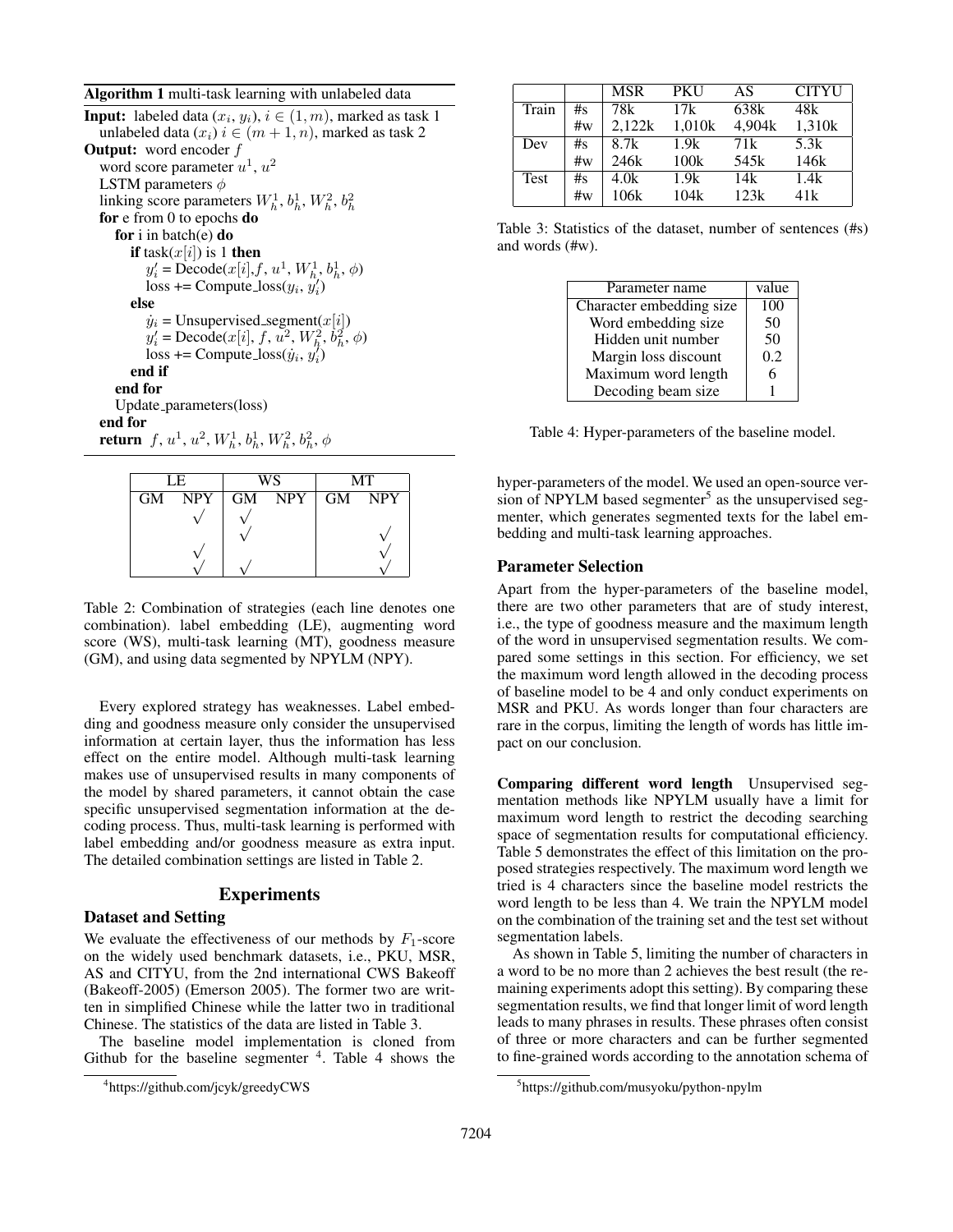| Integration | LE                       |      | MТ         |            |  |
|-------------|--------------------------|------|------------|------------|--|
| Len.        | <b>MSR</b><br><b>PKU</b> |      | <b>MSR</b> | <b>PKU</b> |  |
|             | 97.1                     | 95.5 | 97.1       | 95.5       |  |
|             | 97.1                     | 95.5 | 96.9       | 95.5       |  |
|             | 97 O                     | 95.4 | 96.9       | 95.3       |  |

Table 5: Comparing the effect of maximum word length

|            |                | MSR  | <b>PKU</b> |       |  |
|------------|----------------|------|------------|-------|--|
| Type       | disc.<br>orig. |      | orig.      | disc. |  |
| AV         | 97.0<br>97.0   |      | 95.2       | 95.5  |  |
| <b>BE</b>  | 96.9           | 97.0 | 95.0       | 95.3  |  |
| <b>DLG</b> | 97.0           | 97.0 | 95.0       | 95.3  |  |

Table 6: Comparing the effect of different goodness measures, original (orig.) and discretized (disc.).

MSR/PKU. Thus, allowing longer words has negative effect on the final neural model.

Comparing goodness measure We tested three popular goodness measures, i.e., description length gain (DLG), accessor variety (AV) and boundary entropy (BE). We experimented with both the original and the discretized goodness measure value approaches. As shown in Table 6, discretization has a positive effect, since applying  $log(·)$  smooths the difference in values and discretization acts as a normalization. Moreover, AV value is the most suitable method for augmenting the baseline model. As shown on the table, the performance on MSR is more stable. The main reason is that goodness measure requires sufficient appearance of words to obtain significant statistics. The MSR data has a special annotation schema which includes too many long-tailed uncommon words (Zhao et al. 2010). Hence, given abundant unlabeled data, the performance on MSR will be improved. This is verified by the experiments in the following section.

#### Main Results

Comparing to baseline The proposed methods are compared to the baseline in Table 7 by closed setting. In these experiments, goodness (AV) and NPYLM models are obtained based on the combination of training and test data without segmentation labels. According to Table 5, we use the optimal maximum word length of NPYLM, i.e., 2 characters.

It can be seen from Table 7 that the proposed methods can make use of the unsupervised segmentation to improve the performance of the state-of-the-art baseline modelof closed testing. According to the standard significant test criterion for CWS (Emerson 2005), the improvements are significant (at 95% confidence level). The performance gain may be attributed to the OOV problem alleviated by effectively capturing global information of unsupervised segmentation methods. In fact, we found that using strategy collaboration can provide a 4.7% boost of OOV recall rate on MSR.

As described in Section Strategy Collaboration, employing individual strategy in isolation has some drawbacks. We proposed to combine them. Comparing the last four rows

and the first row (baseline) in Table 7, we can see that method combination indeed improves the performance in both  $F_1$ -score and OOV recall rate. The collaboration strategy makes the neural segmentation model learn from unsupervised segmentation results during training (via MT) as well as decoding (via LE & WS). The former helps to memorize some OOV words recognized by the unsupervised methods. The latter emphasizes words learned in unsupervised segmentation results to enable the model to make effective decisions, even the word does not appear in presegmented training corpus.



Figure 2: Performance of different sizes of unlabeled corpus. PT denotes pretraining.

Performance as the size of data grows In order to find out the potentiality of utilizing unlimited unlabeled data, we evaluate the baseline model enhanced with our proposed method (WS +  $LE + MT$ ) with different sizes of external data. This evaluation is an open test setting. The Gigaword corpus (Graff and Chen 2005), an unlabeled dataset, is used as the unlabeled dataset. We did not use the entire Gigaword, nearly 352 millions of characters, because the training process of NPYLM on such a large dataset is too time consuming whereas we only aim to show the trend of performance change as the size of data increases.

Figure 2 demonstrates the relation between  $F_1$ -score and scale of the data being used. The performance of our proposed model improves steadily as the size of the data grows. This is intuitive as more unlabeled data results in better unsupervised model which is a fundamental building block of our model. We argue that, in open test, it makes more sense to evaluate the performance of the model by the trend of growth other than the absolute gain, as open test setting allow unlimited extra linguistic resources for exploration. Considering that the unlabeled texts come with low cost, our proposed strategies are of great practical value.

The performance increase of MSR is relatively modest. The reason is two fold: First, the MSR data has a special annotation schema which includes many long words. We noticed that the error of the baseline model is mainly caused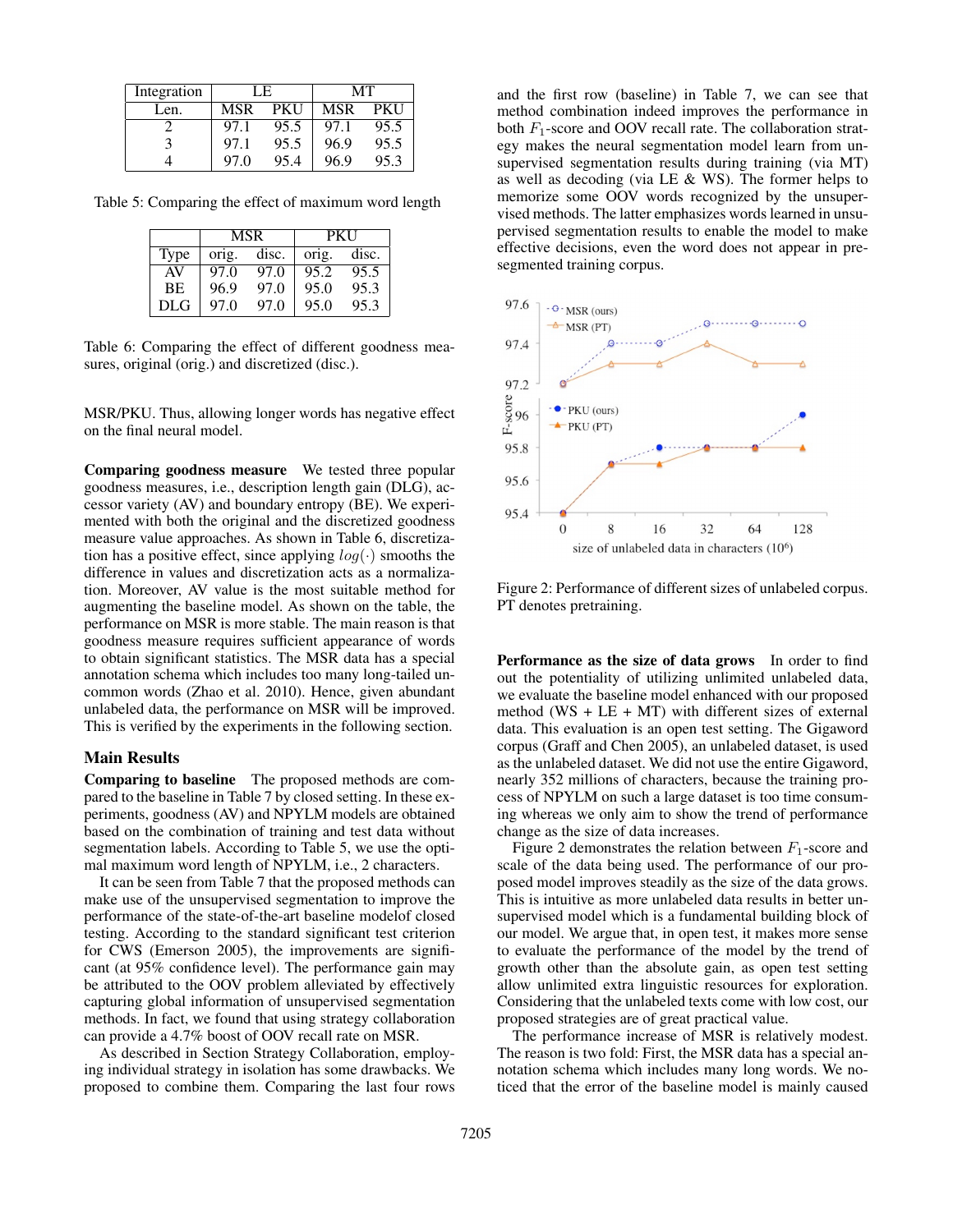| Model               | <b>MSR</b> |           | <b>PKU</b> |           | AS      |           | <b>CITYU</b> |           |
|---------------------|------------|-----------|------------|-----------|---------|-----------|--------------|-----------|
|                     | F          | $R_{oov}$ | F          | $R_{oov}$ | F       | $R_{oov}$ | F            | $R_{oov}$ |
| baseline            | 97.2       | 53.7      | 95.4       | 58.5      | 95.4    | 63.1      | 95.6         | 74.2      |
| +word score (WS)    | 97.3       | 55.8      | 95.4       | 60.2      | 95.4    | 62.6      | 95.7         | 76.8      |
| $+$ label emb. (LE) | 97.3       | 56.4      | $95.6*$    | 60.4      | 95.5    | 65.0      | $95.8*$      | 74.6      |
| +multi-task (MT)    | 97.3       | 56.1      | 95.5       | 61.0      | 95.4    | 66.0      | 95.6         | 76.1      |
| WS+MT               | 97.2       | 56.7      | $95.6*$    | 62.0      | 95.4    | 63.3      | $95.9*$      | 76.4      |
| WS+LE               | 97.3       | 55.0      | $95.6*$    | 60.9      | 95.5    | 63.7      | $95.9*$      | 75.0      |
| $LE+MT$             | $97.4*$    | 58.4      | $95.7*$    | 62.7      | 95.4    | 63.4      | 95.8*        | 76.0      |
| $WS + LE + MT$      | $97.4*$    | 58.4      | $95.6*$    | 60.7      | $95.6*$ | 65.6      | $95.9*$      | 76.5      |

Table 7: Performance of different approaches of using unsupervised segmentation (%). The asterisks indicate that the improvements are significant (at 95% confidence level), following the standard significant test criterion for CWS (Emerson 2005).

by missing these long words as the model restricts the word length; Second, the NPYLM approach mainly predicts short words while excluding most long words.

Comparing to pretraining Pretraining (Yang, Zhang, and Dong 2017; Zhou et al. 2017) is a commonly employed strategy for neural segmentation model. In these methods, character embedding of the input layer is initialized by vectors trained previously on large external corpora. We also apply pretraning technique to the baseline model as the size of the data grows. The character embedding is pretrained on the Gigaword corpus by (Zhou et al. 2017), which learns character embedding on a word-based context. This model yields higher relative performance gain and is model-independent compared to other pretraining approaches.

As shown in Figure 2, the  $F_1$ -score of the model with pretraining does not constantly increase after reaching to certain level of performance as more and more data are added. Figure 2 also confirms that our proposed method outperforms the pretraining method when the size of unlabeled data scales up. Unsupervised segmentation methods are more effective in capturing word boundary explicitly, which in turn can be coupled with advanced techniques learnt on labeled data. Thus, our approach are more effective at utilizing large amount of unlabeled data than pretraining based approaches. We also combine the pretraining method with our approach to see if further improvement can be achieved. However, the gain is marginal as Table 8.

Comparing to tri-training Aiming at leveraging unlabeled data to improve the performance of supervised model with limited amount of training data, a traditional semisupervised algorithm, tri-training, relies on three basic models to predict the initial label and takes consistent cases as extra training data (Zhou and Li 2005). To compare with tritraining, we utilized two other statistical model based segmenters, ZPar (Zhang and Clark 2007) and THULAC (Sun et al. 2016), together with the baseline model, to perform the tri-training approach. ZPar and THULAC are first trained from the same Bakeoff data as the baseline model. Then, they are applied to segment the Gigaword text. Sentences segmented consistently are used as supplementary training data of the baseline model. To reduce the training time, we

| Model                 | <b>MSR</b> | <b>PKU</b> |
|-----------------------|------------|------------|
| baseline              | 97.2       | 95.4       |
| $+tri$ -training      | 97.2       | 95.5       |
| +pretraining $(PT)^6$ | 97.4       | 95.8       |
| +ours best            | 97.5       | 96.0       |
| $+$ ours best $+$ PT  | 97.5       | 96.1       |

Table 8: Compare with approaches using unlabeled data. As the extra data is simplified Chinese, we only do experiments on MSR and PKU.

keep the scale of the extra training data the same as Bakeoff training set by randomly sampling in each iteration. The results in Table 8 indicate that the tri-training method does not improve the baseline.

## Conclusion

This paper makes the first attempt to explore incorporating the results of unsupervised segmentation with neural word segmentation models. We extend the character embedding with the embedding of segmentation labels from unsupervised model, augment the word score with goodness measure and use multi-task learning to learn from unsupervised segmentation. Our empirical evaluation and comparisons on benchmark datasets show that our proposed methods boost the OOV recall rate significantly and outperform the baseline both in closed and open tests. In addition, we have shown that the performance is continuously improving while the size of unlabeled data increases. Furthermore, our methods have clear advantage over the pretraining method.

## Acknowledgments

This work was supported by Alibaba Group through Alibaba Research Fellowship. Hai Zhao was partially supported by National Key Research and Development Program of China (No. 2017YFB0304100), National Natural Science Foundation of China (No. 61672343 and No. 61733011), Key Project of National Society Science Foundation of China (No. 15-ZDA041), The Art and Science Interdisciplinary Funds of Shanghai Jiao Tong University (No. 14JCRZ04).